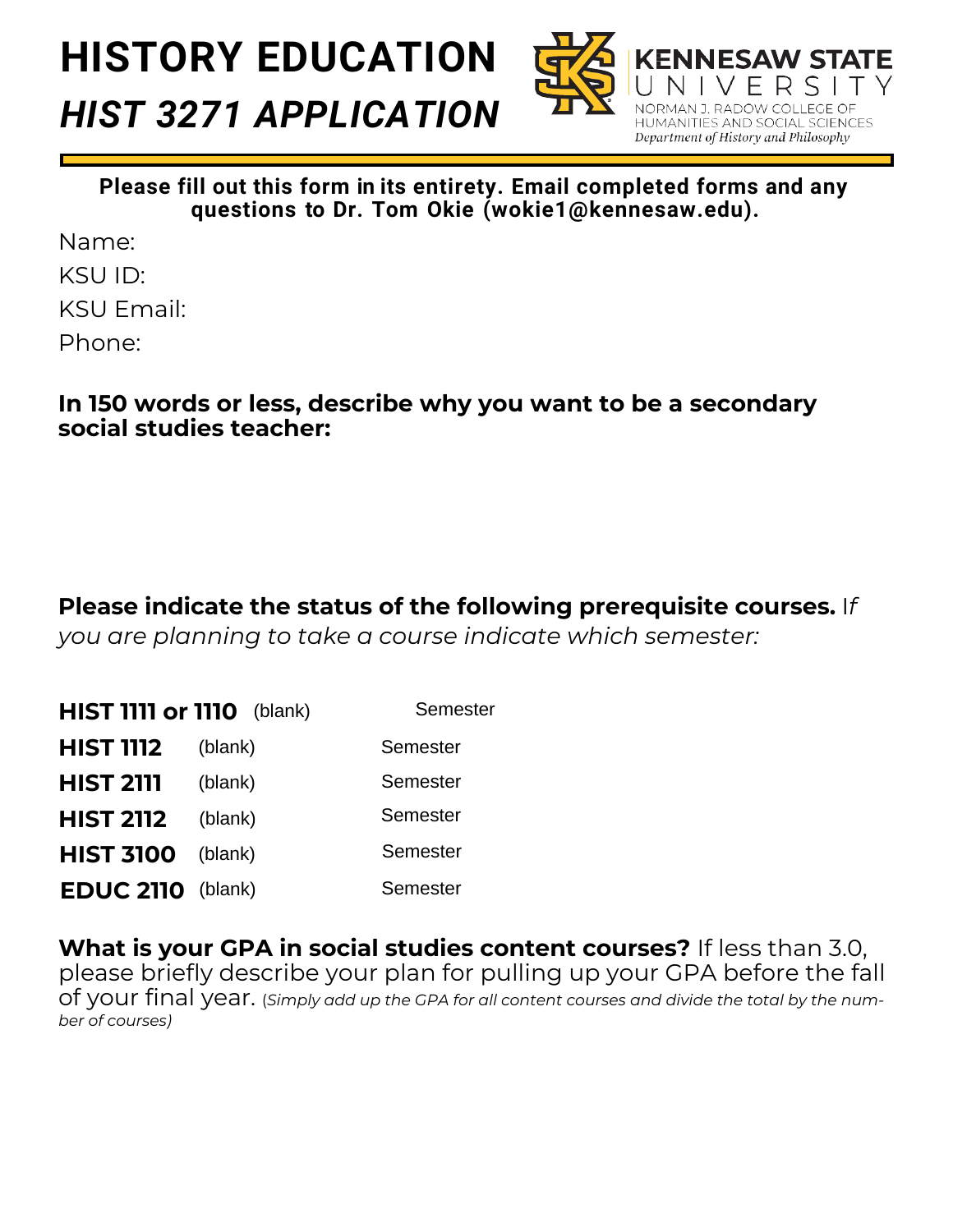#### **Have you been admitted into the Bagwell College of [Education?](https://bagwell.kennesaw.edu/policies/index.php)** If

no, please describe your plan for finishing requirements prior to the start of fall semester.

|--|

**Do you have a PSC Preservice Certificate?** Please login to [MyPSC](https://mypsc.gapsc.org/Login.aspx) to verify the status of your PSC [Preservice](https://bagwell.kennesaw.edu/units/ess/about/pre-service-certification.php) certificate. If no, please describe your plans for securing your certificate.

| S<br>≏ |
|--------|
| No:    |

#### **Do you have [liability insurance and a background check?](https://bagwell.kennesaw.edu/units/cepp/background-checks.php)** If no,

please describe your plans for securing your insurance and background check.

| S<br>⊢ |
|--------|
| JO:    |

### **Please indicate your availability** (considering your class/work schedule) **to complete your middle school field experience**.

• **Note**: *All students must complete a 45-hour middle school field experience during the year before their final year, as part of HIST 3271 (fall semester) and/or HIST 4488 (spring semester). That field experience is currently an internship at Palmer Middle School or Tapp Middle School as an AVID tutor. Although times change slightly semester-to-semester, AVID tutorials take place on Tuesdays and Thursdays at 9:20-10:20, 9:48-11:25, 10:15-11:05, 12:57-2:34, 1:30-2:20, 2:20–4:10, and 2:37-4:15. Your internship will take place in one time slot, one day a week.*



#### **By typing your name below, you indicate that you understand the following and have completed the application as truthfully and accurately as possible:**

- *[I have reviewed the Bagwell College of Education](https://bagwell.kennesaw.edu/policies/index.php) policies regarding admission to and retention in teacher education programs.*
- *I understand that all HIED students must maintain a 3.0 GPA in teaching field content courses (HIST, POLS, ECON, and GEOG).*
- *I understand that I must have a [PSC Preservice Certificate](https://bagwell.kennesaw.edu/units/ess/about/pre-service-certification.php) on file with [MyPSC.](https://mypsc.gapsc.org/Login.aspx)*
- *I understand that I must have [liability insurance and a background check](https://bagwell.kennesaw.edu/units/cepp/background-checks.php) in order to complete HIST 3271.*
- *I understand that I must purchase a two-year subscription to [Chalk and Wire / Anthology Portfolio](https://bagwell.kennesaw.edu/about/chalk-and-wire.php) during fall semester in order to take HIST 3271.*
- *I understand that I may apply to HIST 3271 while completing needed courses (and before I reach the required GPA), but I may be removed from the HIED program if I do not meet requirements at the time the class begins. If I apply and am ineligible for HIST 3271 when the semester begins, I may reapply twice; if still ineligible, I will be removed from the HIED program.*